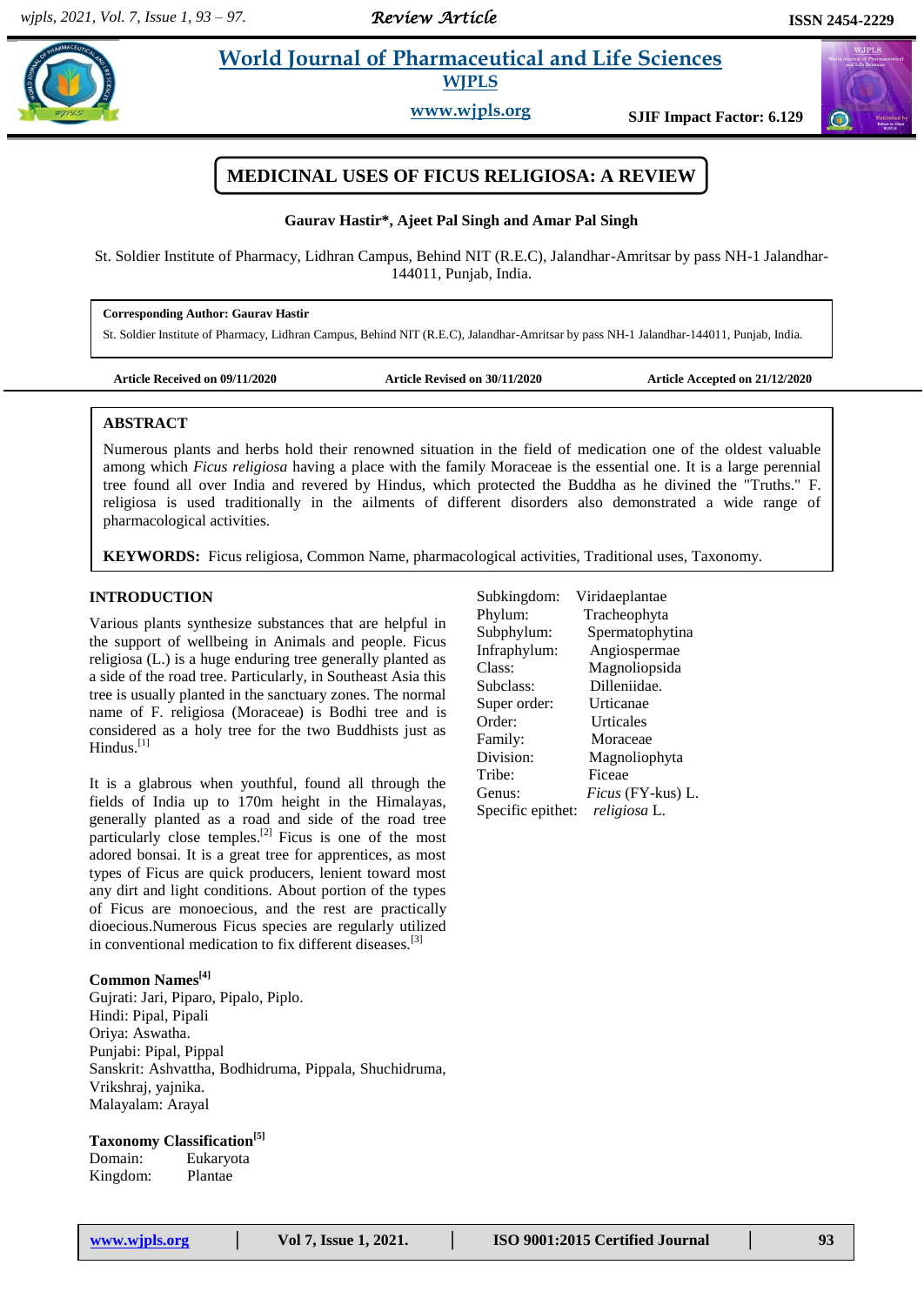

**Figure 1: Pharmacological activities of** *Ficus religiosa.*

#### **Pharmacological activities**

Pharmacological activities are discussed in details following are.

#### **Antibacterial activity**

Various concentrates/extracts of the bark of F.religiosa has inhibitory impact on the development of three enteroxigenic E. coli, separated from the patients experiencing diarrhea.<sup>[6]</sup>

Ethanolic extracts of F. religiosa leaves appeared antibacterial impact against Staphylococcus aureus, Salmonella paratyphi, Shigella dysenteriae, S. typhimurium, Pseudomonas aeruginosa, Bacillus subtillis, S. aureus, Escherichia coli, S. typhi.[7]

chloroform extract of organic products indicated antimicrobial impact against Azobacter chroococcum, Bacillus cereus, B. megaterium, Streptococcusfaecalis, Streptomycin lactis, and Klebsiella pneumonia.<sup>[8]</sup>

#### **Antimicrobial Activity**

The antimicrobial activity of ethanolic concentrates of F. religiosa (leaves) was analyzed utilizing the agar well dissemination strategy. The test was performed against four microorganisms: Bacillus subtilis, Staphylococcus aureus, Escherichia coli, Pseudomonas aeruginosa and against two parasites: Candida albicans and Aspergillus niger.[9]

#### **Antioxidant activity**

Concentrate of F. religiosa products of the soil were finished utilizing extraordinary solvents. They were assessed based on oil steadiness file along with their revolutionary searching capacity against 1,1-diphenyl-2 picrylhydrazyl (DPPH).<sup>[10]</sup>

The aqueous extract/ of F. religiosa decreases oxidative pressure in tentatively actuated sort 2 diabetes in rats. Type 2 diabetic rat put on generally less weight during the course of advancement when contrasted with typical rats. It is improved the body weight of diabetic rats.<sup>[11]</sup>

The methanolic concentrate of F. religiosa leaf hinders the creation of nitric oxide and proinflammatory cytokines in lipopolysaccharide (LPS) invigorated microglia by means of mitogen enactment protein kinase (MAPK) pathway by utilizing cell practicality measure, nitric oxide test, and chemical connected immunosorbent test (ELISA). The concentrate applies solid calming properties in microglial enactment.<sup>[12]</sup>

#### **Proteolytic Activity**

A correlation of the proteolytic movement of the activity of 46 types of Ficus has been finished by electrophoretic and chromatographic properties of the protein parts, and F. religiosa has demonstrated a critical proteolytic action.<sup>[13]</sup>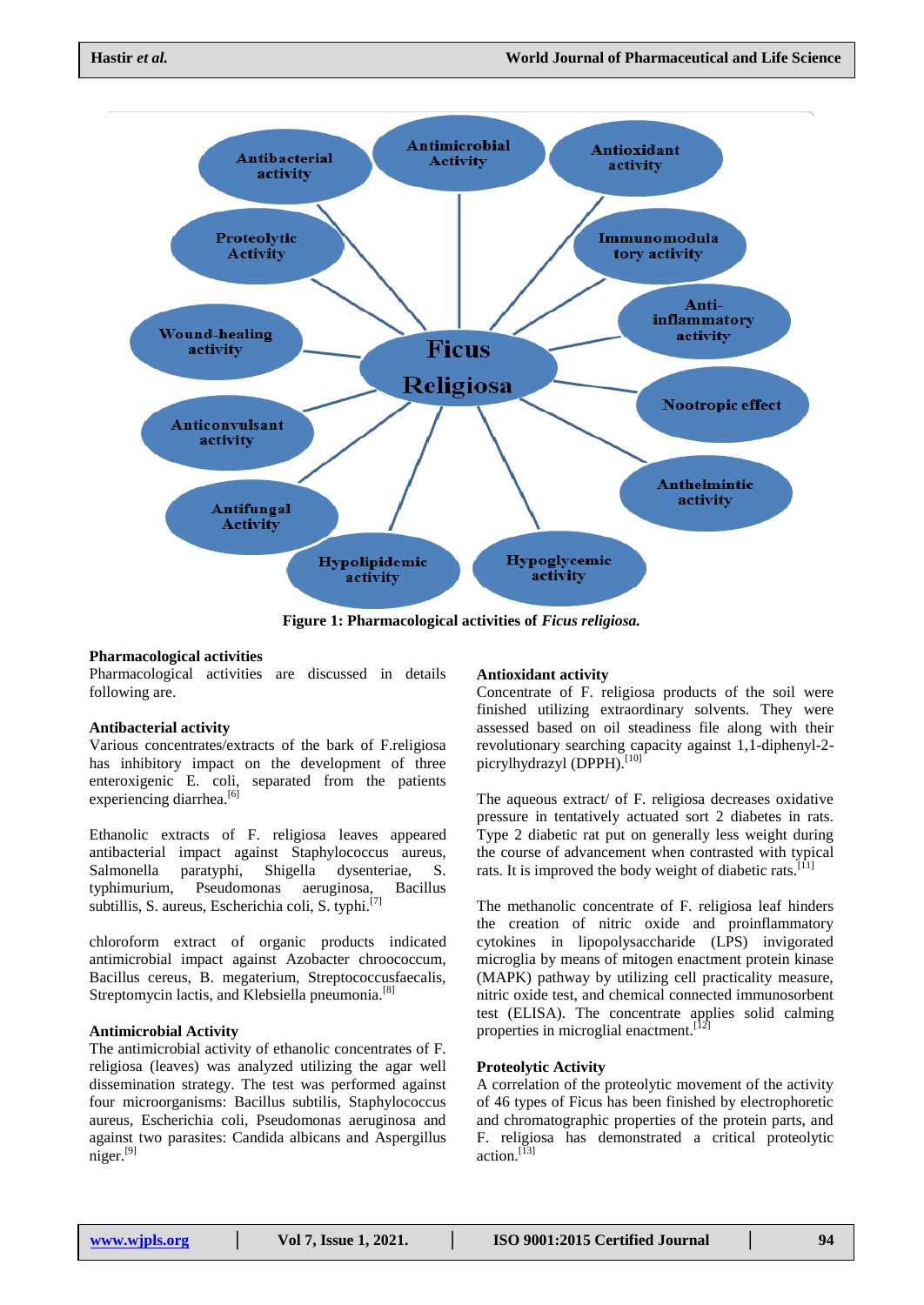## **Wound-healing activity**

The impact of hydroalcoholic concentrate of F. religiosa leaves on tentatively incited wounds in rodents utilizing unique wound models brings about portion subordinate injury mending action in extraction wound, cut injury, and consume wound. A definition of leaves extricate was set up in emulsifying salve at a convergence of 5% and 10% and applied to the injuries.<sup>[14]</sup>

#### **Anticonvulsant activity**

Methanolic concentrate of F. religiosa had anticonvulsant movement against most extreme electroshock (MES) and picrotoxininduced spasms, with no neurotoxic impact, in a dose dependentway. F. religiosa separate demonstrated a critical assurance in MES.<sup>[15]</sup>

#### **Antifungal Activity**

The benzene concentrate of Ficus religiosa Linn was measured against its microorganisms Staphylococcus aureus, E scherichia coli, Penicillium gluacum, and Paramecium at a centralization of 0.2% for watery bark removes and 1x10-2 M for the segregated mixes. The outcomes show bacterial movement against S. aureus and E. coli.<sup>[16]</sup>

## **Hypolipidemic activity**

Dietary fiber substance of food specifically peepalbanti (F. religiosa), cellulose, and lignin were prevailing constituents in peepalbanti, took care of at 10% dietary level to rodents, initiated a more noteworthy protection from hyperlipidemia than cellulose. The dietary fiber affected absolute lipids, cholesterol, fatty oils, and phospholipids of the liver to changing extents.<sup>[17]</sup>

#### **Hypoglycemic activity**

β-Sitosterol-d-glycoside was separated from the root bark of F. glomerata and F. religiosa, which has a peroral hypoglycemic movement.<sup>[18]</sup>

## **Anthelmintic activity**

Methanolic extricate F. religiosa bark was 100% deadly for Haemonchus contortus worms46. The stem and bark extricates of F. religiosa demonstrated deadly to Ascaridia galli in vitro. The pharmacological examinations have acknowledged that anthelmintic action is because of a proteolytic portion called ficin. It is apparent from over that methanolic concentrates of F. religiosa potentially applied anthelmintic impact due to  $ficin.$ <sup>[19]</sup>

#### **Anti-amnesic activity or Nootropic effect**

Amnesia is a kind of psychological issue that alludes to a particular, procured trouble in learning new data (anterograde amnesia) or potentially recovering data from an earlier time (retrograde amnesia). To examine the anti-amnesic activity of F. religiosa methanol concentrate of figs of F. religiosa were utilized. Figs are known to contain a high serotonergic substance and balance of serotonergic neurotransmission which plays an essential part in the pathogenesis of amnesia. The

counter amnesic movement was researched utilizing methanolic concentrate of figs of F. religiosa on scopolamine-initiated anterograde and retrograde amnesia in mice. The outcome indicated against amnesic action against scopolamine actuated amnesia.<sup>[20]</sup>

Alzheimer's sickness (AD) is a preeminent reason for dementia in many developed nations. The most acknowledged procedure for the management of AD is the utilization of acetyl cholinesterase (AChE) inhibitors. These medications hinder the chemical AChE which is answerable for the breakdown of acetylcholine in the mind, henceforth improves.<sup>[21]</sup>

### **Anti-inflammatory activity**

The anti-inflammatory impact was assessed against intense (carrageenan incited rear paw oedema) also, persistent (cotton pellet implantation) models of aggravation. F. religiosa has discovered to be potential calming and pain relieving property. It was discovered that the leaf extricate of F. religiosa has expected calming action against carrageenan incited paw oedema. [22]

## **Immunomodulatory activity**

To examine the immunomodulatory impact of alcoholic extract of the bark of F. religiosa different hematological and serological tests were done in mice. Organization of concentrate surprisingly improved both cell and humoral immunizer reaction. It is presumed that the concentrate had promising insusceptible energizer properties.<sup>[23]</sup>

#### **Anti-inflammatory activity**

Aqueous bark extricate was explored in intense and constant models of inflammation. Carrageenan- induced paw edema test filled in as intense, and cotton pelletprompted granuloma test as ongoing aggravation model. Treatment with the extricate at 25, 50 and 100 mg/kg dosages diminished the paw volume in carrageenan test, and at 50, 100 and 200 mg/kg forestalled the increment in weight of granulomatous tissue in cotton pellet test.<sup>[24]</sup>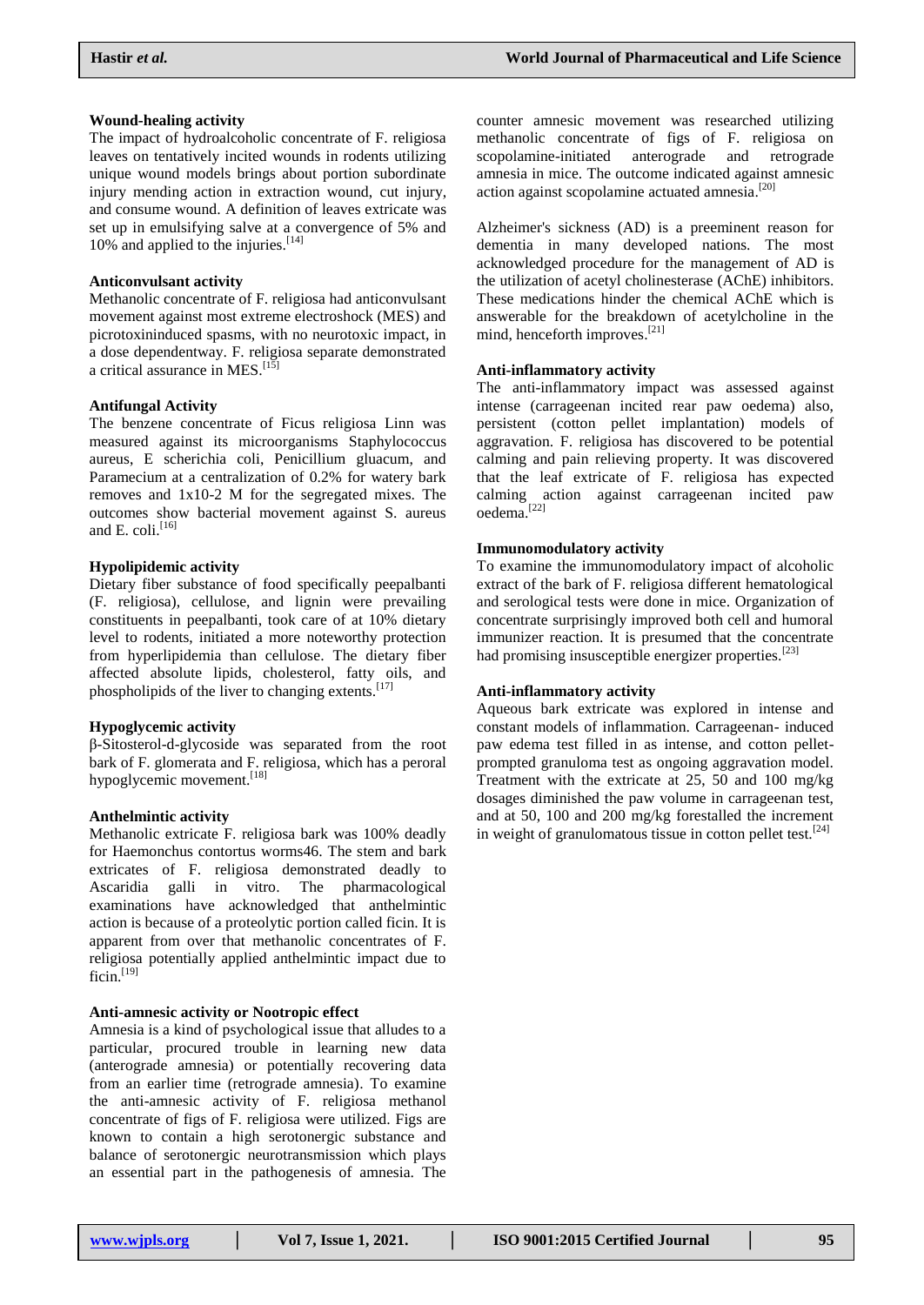| <b>Disordes</b>                        | Part of extraction/concentrate used                            |
|----------------------------------------|----------------------------------------------------------------|
| Antiepileptic <sup>[25]</sup>          | Adventitious root powder mixed with honey                      |
| Anticancer <sup>[26]</sup>             | Powdered bark 1-3 g or its liquid extract 60-120mL             |
| Antidiabetic <sup>[27]</sup>           | <b>Bark</b> decoction                                          |
| Antidiarrhoeal <sup>[28]</sup>         | Leaf juice with honey bark                                     |
| $Burns^{[29]}$                         | Paste of powdered bark                                         |
| Cardiac diseases <sup>[28]</sup>       | Ripe fruits                                                    |
| Wound healing <sup>[29]</sup>          | Leaves and tender shoots                                       |
| Mouth sore                             | Various parts as a gargle                                      |
| Antiulcer <sup>[30]</sup>              | Bark decoction or infusion                                     |
| $\text{Hiccup}^{\left[31\right]}$      | Freshly burnt bark soaked in water                             |
| Haematuria <sup>[28]</sup>             | Leaf juice with honey                                          |
| Hemorrhoids                            | Dried fruits                                                   |
| Laxative and Purgative <sup>[32]</sup> | Leaves and tender shoots                                       |
| Elephantiasis                          | Root juice mixed with ginger applied externally                |
| Nervine tonic                          | Stem-bark                                                      |
| Skin allergies <sup>[33]</sup>         | Paste of bark applied externally on allergic parts, once daily |

#### **Table 01: Traditional uses of** *F. religiosa***.**

### **CONCLUSION**

The current review discloses that F. religious are the neighborhood legacy with the worldwide significance. The world is supplied with a rich abundance of restorative plants. F. religious plant has been used for their different medicinal purpose like antibacterial, antifungal, anticonvulsant, immunomodulatory, cancer prevention agent, hypoglycemic, hypolipidemic, anthelmintics, and wound mending exercises, Antiinflammatory activity. This plant is also a good source of traditional medicine.

#### **Disclosure Statement**

There are no conflicts of interest.

#### **ACKNOWLEDGMENT**

The authors acknowledge the chairman of **Mr. Anil Chopra**, Vice Chairperson **Ms.Sangeeta Chopra** & Pro-Chairman **Mr. Prince Chopra**, St. Soldier Group of Educational Society, Jalandhar for providing the necessary facilities to complete this review work.

### **REFERENCES**

- 1. F. religiosa is considered as an herb. Agnivesha. Charaka Samhita. Varanasi: Choukamba SanskritaSamsthana. Prameha Chikitsa, 2001; 446–7.
- 2. Ayurvedic pharmacopeia of India. Ministry of health and family welfare, department of Ayush, New Delhi, 2001; 17-20.
- 3. Trivedi P, Hinde S, Sharma RC. Preliminary phytochemical and pharmacological studies on racemosa. Journal of Medicinal Research, 1969; 56: 1070-1074.
- 4. Kala CP.Prioritization of Medical plants based on available knowledge; Existing practices and use value status in Uttaranchal, Ethnobotany and Biodiversity Conservation, 2004; 12: 453-459.
- 5. Whittaker RH, Margulis L.Prolist classification and kingdoms of organisms. Biosystems, 1978; 10(1- 2): 3-18.
- 6. Uma B, Prabhakar K, Rajendran S.In vitro antimicrobial activity and phytochemical analysis of Ficus religiosa L. and Ficus bengalensis L. against diarrhoeal enterotoxigenic E. Coli. Ethnobotanical Leaflets, 2009; 13: 472-474.
- 7. Mousa O, Vuorela P, Kiviranta J, Abdelwahab S, Hiltunen R,Vuorela H. Bioactivity of certain Egyptian Ficus species. J Ethnopharmacol, 1994; 41: 71-6.
- 8. Farrukh A, Iqbal A. Broad-spectrum antibacterial and antifungal properties of certain traditionally used Indian medicinal plant. World J Microbiol Biotechnol, 2003; 19: 653-7.
- 9. Farrukh A and Ahmad J: J Microbiol, 2003; 19: 653-657.
- 10. Bushra S, Muhraf FA. Effect of extraction solvent/Techniqueon the antioxidant activity of selected medicinal plant extracts.Molecules, 2009; 14: 2168-80.
- 11. You T, Nicklas B. J. Chronic inflammation: Role of adipose tissue and modulation by weight loss. Curr Diabetes Rev, 2006; 2: 29–37.
- 12. Hyo WJ, Hye YS, Chau V, Young HK, Young KP. Methnolextract of Ficus leaf inhibits the production of nitric oxide and Proinflammatory cytokines in LPS stimulated microglia via the MAPK pathway. Phytother Res, 2008; 22: 1064-9.
- 13. Ahuja D, Bijjem KRV, Kalia AN. Bronchospasm potentiating the effect of methanolic extract of Ficus religiosa fruits in guinea pigs. J Ethnopharmacol, 2011; 133(2): 324-328.
- 14. Naira N, Rohini RM, Syed MB, Amit KD. Wound healing activityof the hydro alcoholic extract of Ficus religiosa leaves in rats.Internet J Altern Med, 2009; 6: 2-7.
- 15. Damanpreet S, Rajesh KG. Anticonvulsant effect of Ficus Chandrasekar, et al.: Ficus religiosareligiosa: